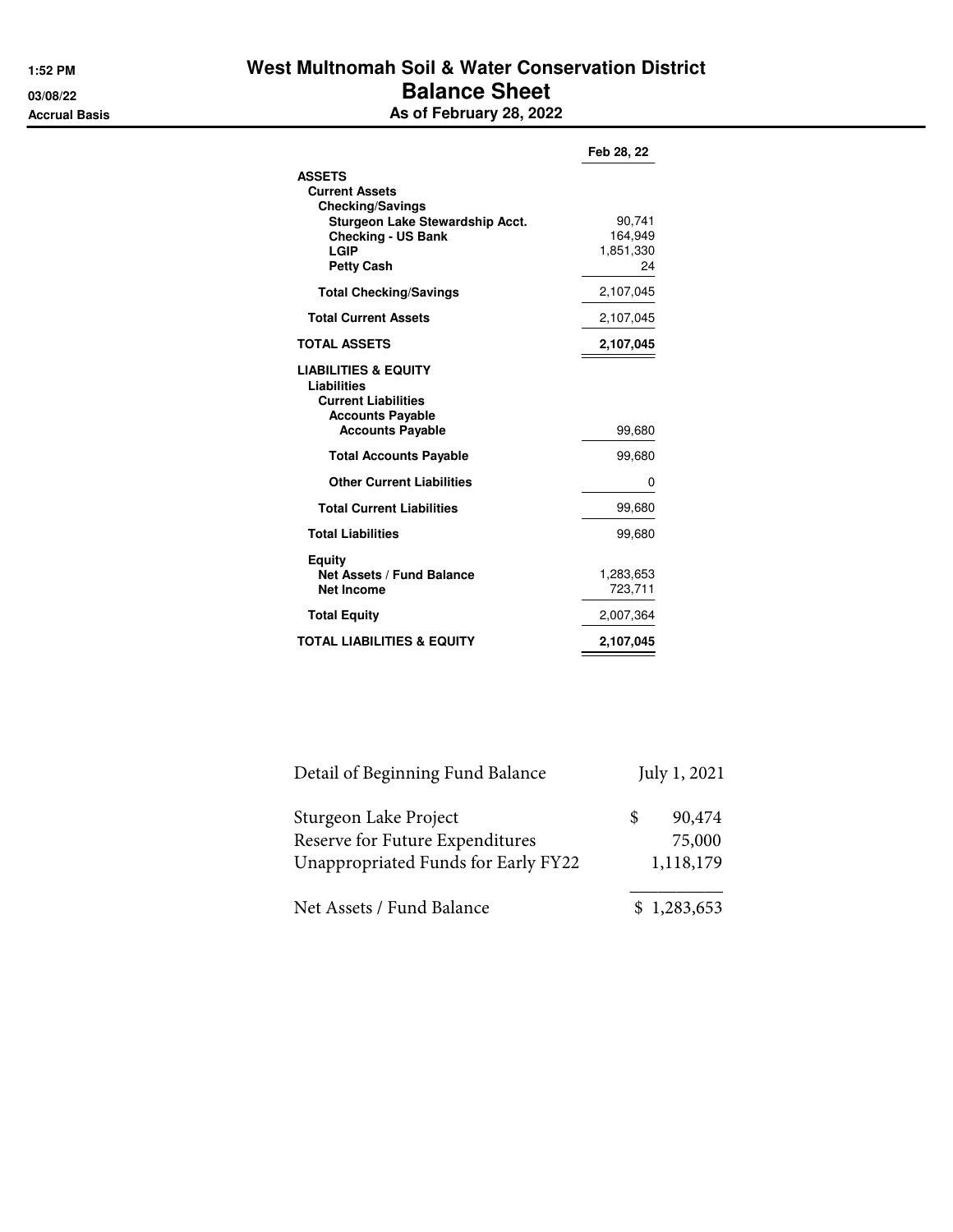## **1:51 PM West Multnomah Soil & Water Conservation District**

**03/08/22 Budget Performance Report**

| <b>Accrual Basis</b>                                                          |                      | February 2022    |                    |                  |                   |                      |                   |
|-------------------------------------------------------------------------------|----------------------|------------------|--------------------|------------------|-------------------|----------------------|-------------------|
|                                                                               | Feb <sub>22</sub>    | <b>Budget</b>    | \$ Over Bud        | Jul '21 - Feb    | <b>YTD Budget</b> | \$ Over Bud          | Annual Bud        |
| <b>Ordinary Income/Expense</b>                                                |                      |                  |                    |                  |                   |                      |                   |
| Income<br><b>RESOURCES RECEIVED</b>                                           |                      |                  |                    |                  |                   |                      |                   |
| Grants<br><b>Federal Funding</b>                                              | 0                    | $\mathbf 0$      | $\mathbf 0$        | 30,000           | 30,000            | 0                    | 48,750            |
| <b>State Funding</b>                                                          |                      |                  |                    |                  |                   |                      |                   |
| <b>Oregon Dept of Agriculture</b><br><b>State Funding - Other</b>             | 0<br>0               | 0<br>0           | 0<br>0             | 57,139<br>16,890 | 57,139<br>16,890  | 0<br>0               | 100,902<br>50,107 |
| <b>Total State Funding</b>                                                    | $\mathbf 0$          | $\mathbf 0$      | 0                  | 74,029           | 74,029            | $\mathbf 0$          | 151,009           |
| Local / Regional Funding                                                      | 0                    | 0                | 0                  | 0                | 0                 | 0                    | 30,000            |
| <b>Total Grants</b>                                                           | $\mathbf 0$          | $\mathbf 0$      | $\mathbf 0$        | 104,029          | 104,029           | 0                    | 229,759           |
| <b>Miscellaneous Income</b><br><b>Charges for Services</b>                    | 3,700                | 3,436            | 264                | 9,744            | 9,980             | (236)                | 23,690            |
| Miscellaneous Income - Other                                                  | 350                  | 350              | 0                  | 22,755           | 2,800             | 19,955               | 4,200             |
| <b>Total Miscellaneous Income</b>                                             | 4,050                | 3,786            | 264                | 32,499           | 12,780            | 19,720               | 27,890            |
| Prior Years' Property Tax Rev.                                                |                      |                  |                    |                  |                   |                      |                   |
| PY Prop Tax Rev - Columbia Cnty<br>Prior Years' Property Tax Rev. - Other     | 0<br>1,234           | 0<br>1,214       | $\mathbf 0$<br>20  | 27<br>14,455     | 28<br>19,089      | (1)<br>(4,634)       | 28<br>43,906      |
| Total Prior Years' Property Tax Rev.                                          | 1,234                | 1,214            | 20                 | 14,482           | 19,117            | (4,635)              | 43,934            |
| <b>Interest Income</b>                                                        |                      |                  |                    |                  |                   |                      |                   |
| Sturgeon Lake Stewardship Acct.<br>Interest Income - Other                    | 40<br>706            | 40<br>545        | 0<br>161           | 320<br>4,376     | 320<br>4,360      | $\mathbf 0$<br>16    | 480<br>7,020      |
| <b>Total Interest Income</b>                                                  | 746                  | 585              | 161                | 4,696            | 4,680             | 16                   | 7,500             |
| <b>Property Tax Revenue</b><br><b>Multnomah County</b>                        | 12,474               | 12,000           | 474                | 1,783,839        | 1,614,000         | 169,839              | 1,702,000         |
| <b>Washington County</b><br><b>Columbia County</b>                            | 0<br>6               | $\Omega$<br>10   | 0<br>(4)           | 10,716<br>746    | 9,240<br>720      | 1,476<br>26          | 9,240<br>760      |
| <b>Total Property Tax Revenue</b>                                             | 12,480               | 12,010           | 470                | 1,795,301        | 1,623,960         | 171,341              | 1,712,000         |
| <b>Total RESOURCES RECEIVED</b>                                               | 18,510               | 17,595           | 915                | 1,951,008        | 1,764,565         | 186,442              | 2,021,083         |
| <b>Total Income</b>                                                           | 18,510               | 17,595           | 915                | 1,951,008        | 1,764,565         | 186,442              | 2,021,083         |
| <b>Gross Profit</b>                                                           | 18,510               | 17,595           | 915                | 1,951,008        | 1,764,565         | 186,442              | 2,021,083         |
| <b>Expense</b><br>SUPPLIES/MATERIALS/SERVICES<br><b>CONSERVATION PROGRAMS</b> |                      |                  |                    |                  |                   |                      |                   |
| <b>Forestry Projects</b><br><b>Rural Projects</b>                             | 6,908                | 5,000            | 1,908              | 30,291           | 25,000            | 5,291                | 54,450            |
| <b>Sturgeon Lake</b><br><b>Rural Projects - Other</b>                         | 26<br>22,817         | 1,000<br>10,000  | (974)<br>12,817    | 8,441<br>45,423  | 15,000<br>48,000  | (6, 559)<br>(2, 577) | 19,500<br>123,400 |
| <b>Total Rural Projects</b>                                                   | 22,843               | 11,000           | 11,843             | 53,864           | 63,000            | (9, 136)             | 142,900           |
| <b>Urban Projects</b><br><b>Invasive Weed Control (EDRR)</b>                  | 200<br>0             | 2,000<br>2,000   | (1,800)<br>(2,000) | 8,702<br>8,340   | 16,000<br>16,000  | (7, 298)<br>(7,660)  | 35,450<br>88,300  |
| <b>Total CONSERVATION PROGRAMS</b>                                            | 29,951               | 20,000           | 9,951              | 101,197          | 120,000           | (18, 803)            | 321,100           |
| <b>EDUCATION AND PARTNER FUNDING</b>                                          |                      |                  |                    |                  |                   |                      |                   |
| <b>School &amp; Community Programs</b><br><b>Partner Support</b>              | $\mathbf 0$<br>4,708 | 500<br>5,000     | (500)<br>(292)     | 83<br>83,708     | 4,000<br>84,000   | (3, 917)<br>(292)    | 10,500<br>159,500 |
| <b>Total EDUCATION AND PARTNER FUNDING</b>                                    | 18,783               | 5,500            | 13,283             | 99,366           | 88,000            | 11,366               | 170,000           |
| <b>COMMUNICATIONS AND OUTREACH</b>                                            |                      |                  |                    |                  |                   |                      |                   |
| <b>DEI Outreach &amp; Translation</b><br>Long Range Business Plan Update      | 0<br>0               | 0<br>$\mathbf 0$ | 0<br>$\Omega$      | 0<br>2,744       | 0<br>2,500        | 0<br>244             | 2,500<br>4,000    |
| <b>Event Expenses</b><br>Printing/Production/Signage                          | 0<br>0               | 100<br>50        | (100)<br>(50)      | 914<br>891       | 950<br>1,300      | (36)                 | 12,100<br>12,000  |
| <b>Postage and Delivery</b>                                                   | 109                  | 50               | 59                 | 525              | 450               | (409)<br>75          | 1,500             |
| <b>Graphic Designer</b>                                                       | 1,548                | 1,500            | 48                 | 2,848            | 3,000             | (153)                | 3,000             |
| Media/Adv/Mrkt/Website<br>Sponsor/Support Commun. Orgs                        | 0<br>1,000           | 150<br>100       | (150)<br>900       | 2,156<br>1,000   | 1,200<br>800      | 956<br>200           | 2,180<br>3,500    |
| <b>Website Redesign Services</b>                                              | 0                    | 0                | 0                  | 0                | 0                 | 0                    | 35,000            |
| <b>Total COMMUNICATIONS AND OUTREACH</b>                                      | 2,656                | 1,950            | 706                | 11,077           | 10,200            | 877                  | 75,780            |